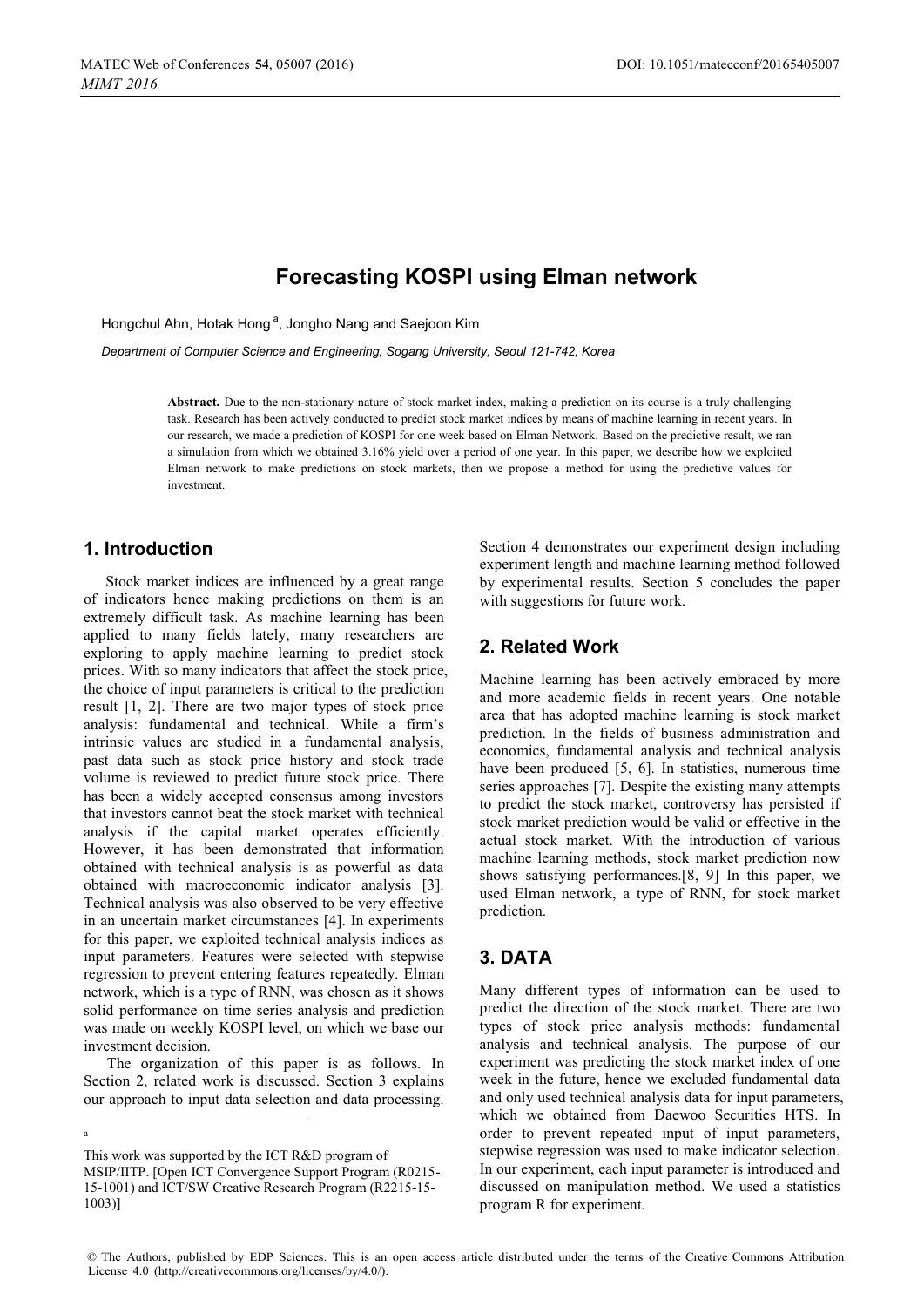### **3.1 Stock Price Index**

The following items are included when describing a stock: the opening and closing prices, the highest and lowest prices in a specific period of time. The price of a stock of a given period generally refers to the final price of the stock. Most technical indices used in this paper are calculated based on stock price and trading volume, hence a solid understanding of these indices is essential in successful configuration of input parameters.

### **3.2 Technical Indices for Experiment**

The data frame we used consists of 14 features and yields one output variable. The features have been selected among meaningful technical indices of distinctive nature [10]. Input parameters were categorized as trend, oscillator, and momentum types, and representative technical indicators of each type were selected as our input parameters. Among the technical indices, moving average (2, 5, 20, 60) was chosen among trend-types, moving average convergence/divergence (MACD) and relative strength index (RSI) from oscillator types, and MO(3) and MO(9). We also added opening price, highest and lowest price, trading volume as well as sigma(20) in estimating stock prices. The opening and closing prices, highest and lowest prices at time point T are the most basic pieces of information in calculating the closing price of T+1. Trade volume and sigma were also added to our input parameter list as these add depth to estimation. From trend types, we chose moving average as an input parameter. MACD and RSI were chosen from oscillator type indices and MO from momentum types. As shown, we selected input parameters from trend, oscillator, and momentum types and weekly closing price at t+1 was estimated as output. Stepwise regression was adopted for final selection of indicators so as to suppress repeated impact in the experiment.

#### *3.2.1 MA*

The moving average during the period of N days is calculated as follows:

$$
MA(t) = \frac{1}{N} \sum_{t=i}^{N-1} price(t - i)
$$
 (1)

We used MA of 2, 5, 20, and 60 days

### *3.2.2 Momentum*

Momentum is one of the most basic technical indices, calculated by comparing the current stock price to the stock price at a specific time in the past. Momentum of 0 indicates there was no change in the stock price over the course of a specific period of time while a positive value means the stock price has increased and a negative momentum means otherwise. Momentum is calculated as follows:

| <b>Table 1.</b> Number of states for the indicators. |  |  |  |
|------------------------------------------------------|--|--|--|
|------------------------------------------------------|--|--|--|

| Label | <b>Index</b>               |  |
|-------|----------------------------|--|
| x1    | open price (t)             |  |
| x2    | Highest price (t)          |  |
| x3    | Lowest price (t)           |  |
| x4    | Weekly close price (t)     |  |
| x5    | MA(2)                      |  |
| x6    | MA(5)                      |  |
| x7    | MA(20)                     |  |
| x8    | MA(60)                     |  |
| x9    | volume                     |  |
| x10   | Momentum $(3)$             |  |
| x11   | Momentum(9)                |  |
| x12   | RSI(14)                    |  |
| x13   | MACD(12,26)                |  |
| x14   | Sigma(20)                  |  |
| Y     | Weekly close price $(t+1)$ |  |

The term t is the closing price at day t. Comparing the current stock price and n days back shows whether the stock is going up or down in price. In our experiment, we used 3 day and 9 day momentum indices

### *3.2.3 RSI*

Relative strength index (RSI) shows the magnitude of price increase of a stock. The value of RSI lies between 0 and 100. RSI values below 25 is interpreted as depressed increase while the stock is thought to be overheated if above 75. RSI is calculated as follows:

$$
RSI(t) = \frac{A}{A+B} \times 100 (0 \leq RSI \leq 100)
$$
 (3)

The magnitude of each increase in the stock price over N days is added up and divided by the magnitude of each increase and decrease of stock price over N days to calculate RSI. In our calculation of RSI, 14-day period was used.

### *3.2.4 MACD*

Moving average convergence/divergence (MACD) was devised by Gerald Appel when he observed short-term and long-term moving averages repeat convergence and divergence and address the MA only reflects the past and does not directly predict the future. MACD is calculated as follows:

$$
MACD(t) = SMA(t) - LMA(t) \tag{4}
$$

where SMA stands for short-term moving average and LMA is long-term moving average. In our experiment, SMA(12) and LMA(26) were used.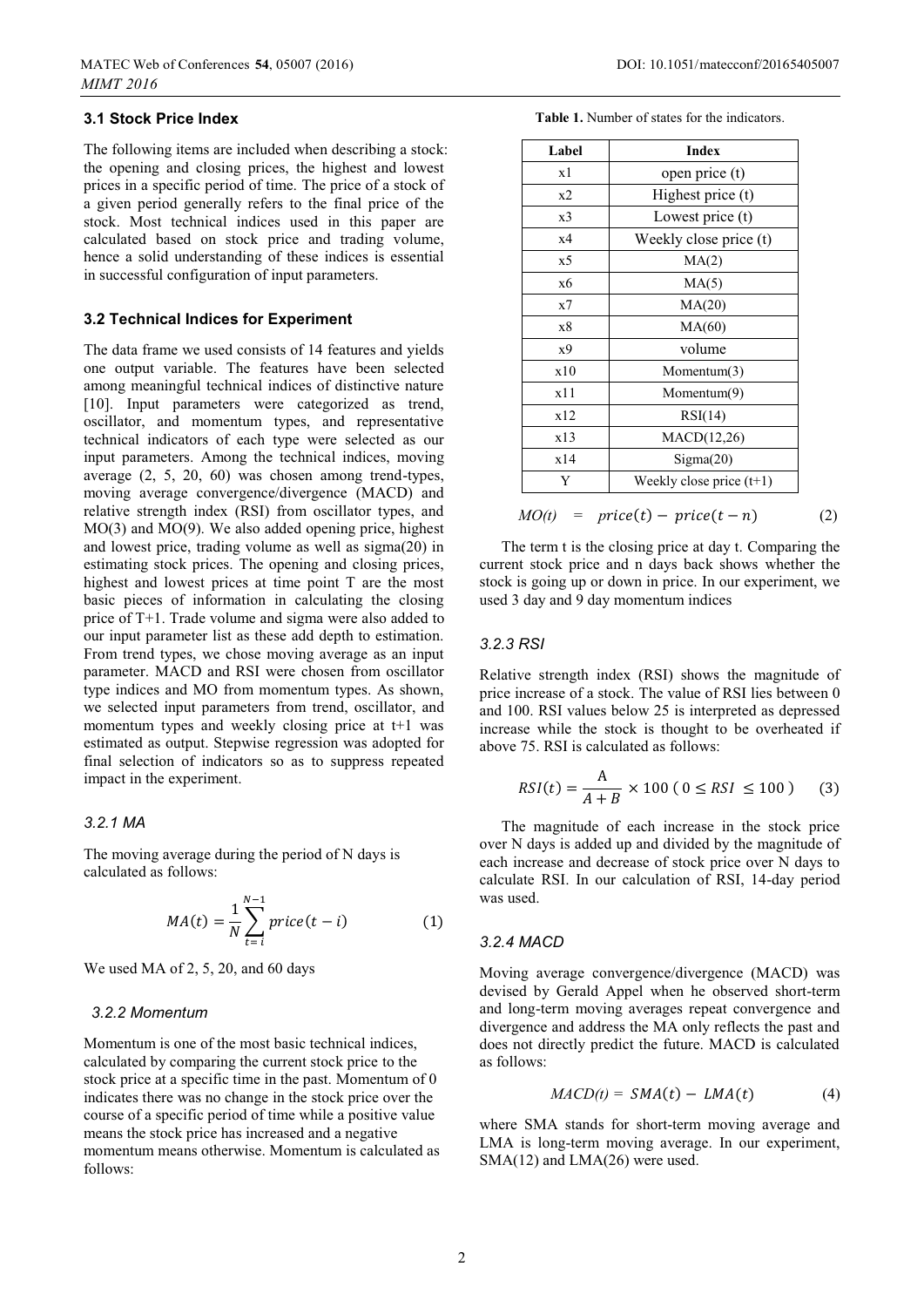# [UG**Experiment**G

### **4.1 Data Processing**

Our input parameters consist of a variety of technical indicators with different characteristics, and the indicators lie in different scales, hence each parameter needs to be normalized to be used as a feature. This is necessary because neural networks perform effectively when the values of input data are concentrated around zero. In our approach, all of the input parameters used as feature were normalized in [0, 1] as follows[11]:

$$
\frac{X_t - Min(X)}{Max(X) - Min(X)}\tag{5}
$$

The drawback of normalization as Equation (5) is that the minimum value becomes 0 hence data loss could incur. Hence we chose to add 0.00001 to all of the input parameter values to prevent this. The range of each feature after all is normalized within [0.00001, 1.00001].

### **4.2 Stepwise regression**

Stepwise regression is a method for selecting variables that meaningfully affect the result in regression analysis. In selecting variables, a few methods are available such as forward selection, backward elimination, and stepwise selection. In our experiment, backward elimination was used, which starts with all of the candidate variables and deletes variables that least affect the model one by one. With backward elimination, we selected 7 out 14 parameters. Stepwise regression was performed in our experiment with the 7 input parameters.

| Label          | <b>Index</b>               |  |  |
|----------------|----------------------------|--|--|
| x2             | Highest price (t)          |  |  |
| x <sub>3</sub> | Lowest price (t)           |  |  |
| x6             | MA(5)                      |  |  |
| x7             | MA(20)                     |  |  |
| x9             | volume                     |  |  |
| x12            | RSI(14)                    |  |  |
| x13            | MACD(12,26)                |  |  |
| V              | Weekly close price $(t+1)$ |  |  |

**Table 2.** The 7 features selected with stepwise regression

## **4.3 Experimental period**

In our experiment, our method was applied to the weekly data collected between January 2, 2000 and October 26, 2015. The 722 weekly data points between January 2, 2000 and October 28, 2013 were used for training; data for validation comes from between November 4, 2013 and October 27, 2014. Test was performed for the period between November 3, 2014 and October 26, 2015. In our approach, the initial model was formed with the training data and validated to identify parameters that improve performance to construct the final model.



Figure 1. Data range for training, validation, and test.

### **4.4 Elman network**

Elman network is known for satisfying performance for time-series data[12, 13], but it is a deep learning algorithm requiring a large volume of data. We resorted to Elman network, which is a simple recurrent network, for prediction since the amount of available data is not sufficiently large. There is a single hidden layer in a typical multi-layer perceptrons network, and a variety of data from the input parameters are extracted in the hidden layer before relayed to the output layer. A hidden layer consists of multiple nodes, and each node extracts different types of data from the input variables. An Elman network is similar to the multi-layer perceptrons model in many aspects such as the existence of a hidden layer consisting of multiple nodes as well as relay of input data from the input layer to the hidden layer and then to the output layer. Unlike the multi-layer perceptrons model however, in an Elman network, output variables are calculated at the same time when data is extracted in the hidden layer and fed as the input data for the next iteration. Figure 2 shows how a model is constructed in an Elman network by accumulating data over time. This characteristic was one major reason we opted for Elman network. To compare performance we also tested other machine learning algorithms such as SVM and multilayer perceptrons with identical input data.



**Figure 2.** Elman network.

### **4.5 Forecast performance**

Three different performance measuring methods were used in evaluating the performance of predicted values by each model. RMSE (root-mean-square error) (6) and MAE (mean absolute error) (7) evaluates the discrepancy between the estimated values by a model and the real data. Smaller values of RMSE and MAE indicate that the estimations are more accurate. MAPE (mean absolute percentage error) (8) expresses the difference between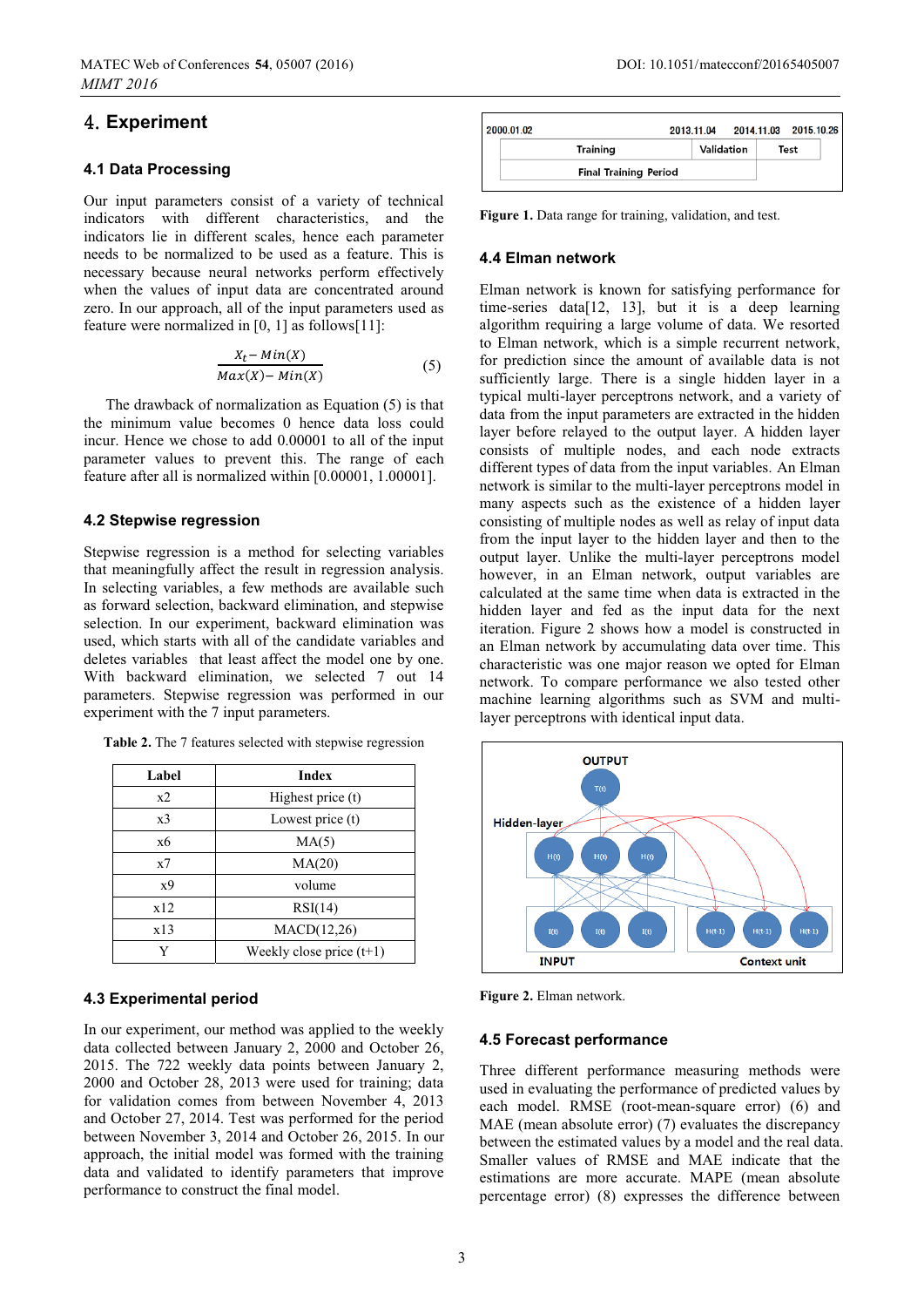estimation and actual data in a ratio, and lower ratio indicates that the estimation is closer to the actual data.

$$
RMSE = \sqrt{\frac{1}{N} \sum_{t=1}^{N} (X_t - F_t)^2}
$$
 (6)

$$
MAE = \frac{1}{N} \sum_{t=1}^{N} |X_t - F_t|
$$
 (7)

$$
MAPE = \frac{1}{N} \sum_{t=1}^{N} \frac{|X_t - F_t|}{X_t}
$$
 (8)

### **4.6 Experimental Results**

Testing with each machine learning method showed that Elman network produces the best results for all RMSE, MAE, and MAPE compared to linear SVM or multilayer perceptron network, hence we chose Elman network in our method.

#### **4. Profit simulation 7**

With estimation data from the Elman network model, we simulated trading on the data.

**Table 3.** Experimental Performance.

| Performance<br>method | SVM(linear) | <b>Neural</b><br><b>Network</b><br>(MLP) | Elman<br><b>Network</b> |
|-----------------------|-------------|------------------------------------------|-------------------------|
| <b>RMSE</b>           | 69.43       | 37.37                                    | 34.75                   |
| <b>MAE</b>            | 54.44       | 28.94                                    | 27.40                   |
| MAPE $(\% )$          | 2.70%       | $1.45\%$                                 | 1.36%                   |

Trading rules were defined based on the work[14] by Cheng et al.:

Rule 1 : Sell rule

$$
IF \mid forecast(t) - actual(t) \mid < 0 \tag{9}
$$

Rule 2 : Buy rule

$$
IF | forecast(t) - actual(t)| > 0
$$
 (10)

Our trading simulation was performed on an imaginary exchange-trade fund (ETF) that estimates stock prices with 100% accuracy and zero tracking error. For each week, a sell signal triggers buying an Inverse ETF and a buy signal triggers buying an Index ETF. If a sell signal is received for a stock currently owned, then all of the stock in question is all sold.

$$
Definition of profit
$$
\n
$$
(11)
$$

$$
Profit = \sum_{t_s=1}^{p} \left( \frac{actual(t_s+1) - actual(t_s)}{actual(t_s)} \right) + \sum_{t_b=1}^{q} \left( \frac{actual(t_b) - actual(t_b+1)}{actual(t_b)} \right)
$$

When we simulated stock trading based on these rules after making weekly predictions on KOSPI for one year starting in November 2014, we could obtain a profit of 3.16%. Our experiment demonstrates that investing in the stock market based on Elman network could yield profit.

## **5. Conclusion**

Making weekly predictions on the stock market index based on machine learning was most accurate when the Elman network was used as evaluated with RMSE. Our trading simulation over one year of period starting in November 2014 produced profit at 3.16%. This is a meaningful result but it could have been affected by many other variables not considered in our experiment, and the result does not qualify as solid because the financial market is volatile. In the future work, we will work on making estimated values more accurate and applying the estimated results to stock trading.

### **References**

- 1. M. C. Chan, C. C. Wong, and C. C. Lam, Financial Time Series Forecasting by Neural Network Using Conjugate Gradient Learning Algorithm and Multiple Linear Regression Weight Initialization, Computing in Economics and Finance, (2000)
- 2. R. J. Frank, N. davey, and S. P. Hunt, Time Series Prediction and Neural Networks, Jounal of Intelligent and Robotics System, Vol.**31** Issue1-3, pp.91-103, (2001)
- 3. Zhou, G., and Y. Zhu. An Equilibrium Model of Moving-Average Predictability and Time-Series Momentum. Working Paper, Tsinghua University and Washington University in St. Louis (2013)
- 4. Zhu, Y., and G. Zhou. Technical Analysis: An Asset Allocation Perspective on the Use of Moving Averages. Journal of Financial Economics, **92**, 519- 522. (2009)
- 5. R. D. Edwards and J. Magee, Technical Analysis of Stock Trends, John Magee, Inc., (1974)
- 6. S. Cottle, R. F. Murray, F. E. Block, and D. L. Dodd, Graham and Dodd's *Security Analysis*(5th edition), McGraw-Hill. (1988)
- 7. S. M. Kendall and K. Ord, *Time Series*, Oxford, New York. (1997)
- 8. Vatsal H. Shah, Machine LEarning Techniques for Stock Prediction, Technical Report, New York University, (2007)
- 9. Li Deng. A Tutorial survey of architectures, algorithms, and applications for deep learning, APSIPA Transactions on Signal and Iformation Processing. Vol.3. (2014)